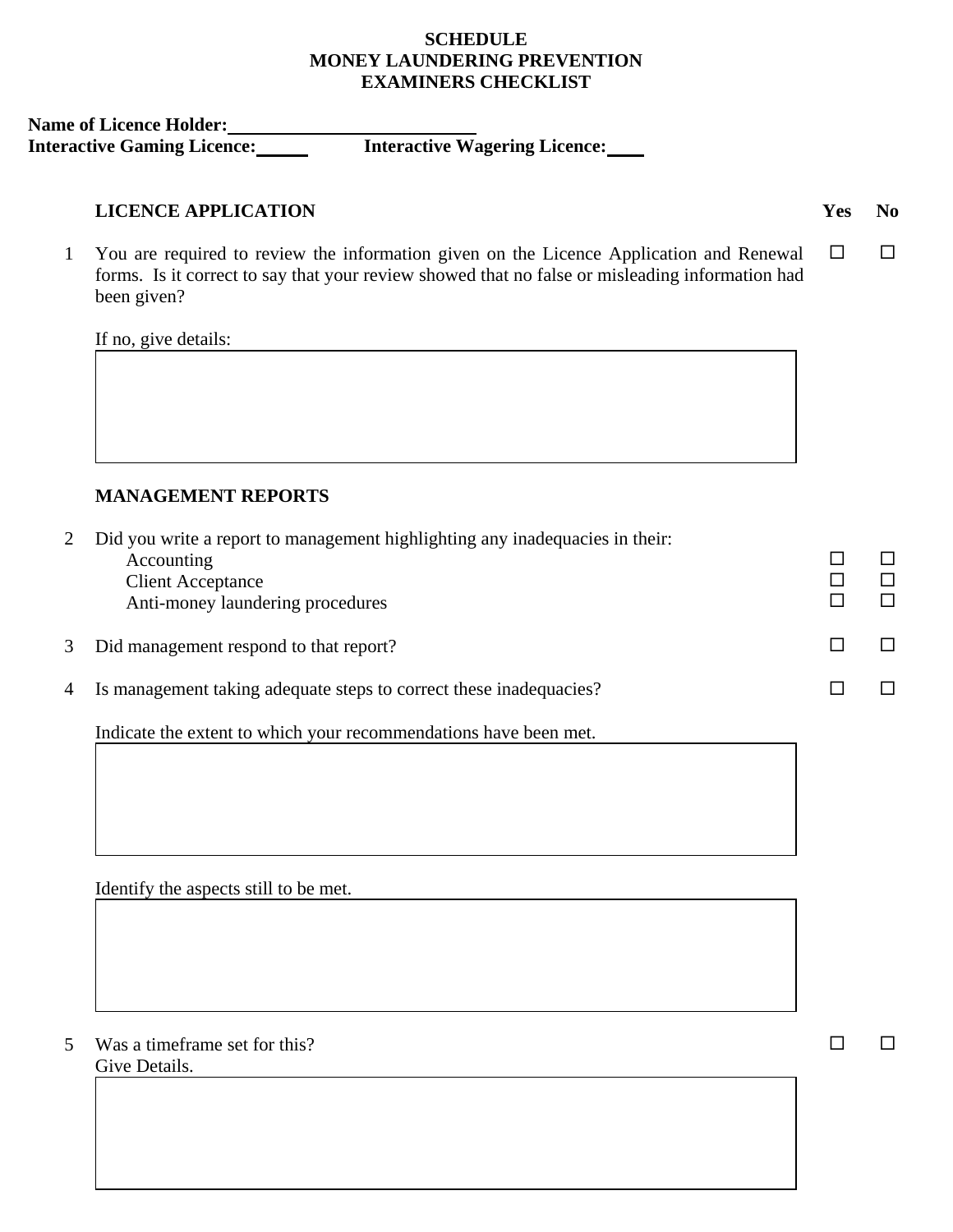| 6        | Have you attached a copy of the:<br><b>Management Report</b><br>Response<br>Timeframe                                      |               | П           |
|----------|----------------------------------------------------------------------------------------------------------------------------|---------------|-------------|
|          | <b>KNOW YOUR CUSTOMER</b>                                                                                                  |               |             |
| 7        | Does the operation have an adequate 'know your customer' procedure?                                                        | $\Box$        | $\Box$      |
|          | Describe the procedures.                                                                                                   |               |             |
|          |                                                                                                                            |               |             |
|          | Indicate the extent to which the procedures are inadequate and <i>planned</i> measures to reach an<br>acceptable standard. |               |             |
|          |                                                                                                                            |               |             |
| 8        | Is this applied to all customers?                                                                                          | ΙI            | $\Box$      |
| 9        | Is this applied to larger customers only? Give details:                                                                    |               |             |
|          |                                                                                                                            |               |             |
| 10<br>11 | Do the procedures include $-$ confirmation of identity?<br>- Nationality                                                   | $\sqcup$<br>□ | □<br>□      |
| 12<br>13 | - Confirmation of Age<br>- Character references                                                                            | □<br>$\Box$   | □<br>$\Box$ |
| 14       | Are addresses verified for credit card transactions?                                                                       | □             | □           |
|          | <b>ACCOUNTING</b>                                                                                                          |               |             |
| 15       | Are the books and accounting records kept in a satisfactory manner by suitably qualified<br>personnel?                     | $\Box$        | $\Box$      |

Indicate extent to which they are: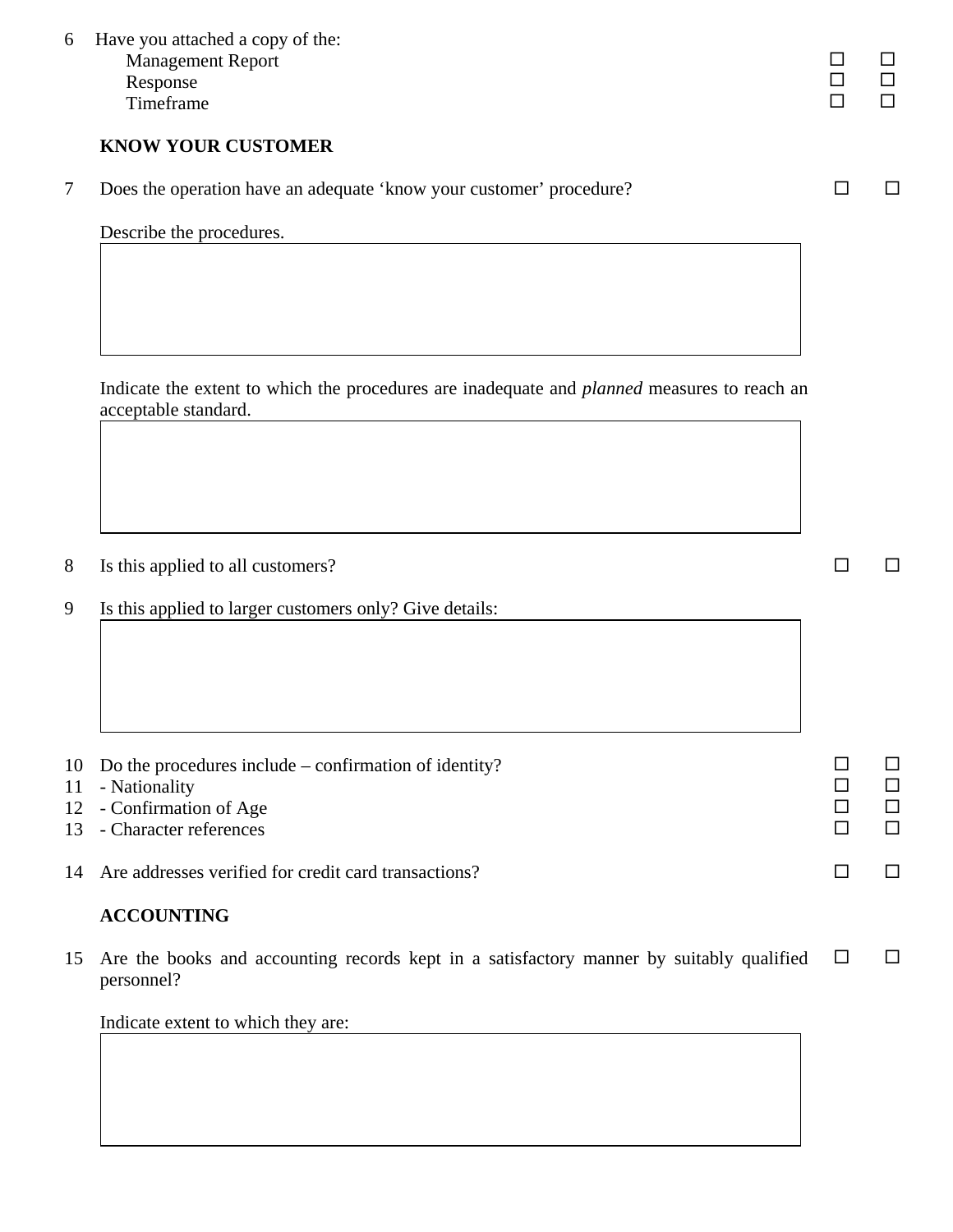Indicate the extent to which the procedures are inadequate and the planned measures to reach an acceptable standard.

| 16 Are management accounts records kept up to date? | $\Box$ $\Box$ |  |
|-----------------------------------------------------|---------------|--|
|                                                     |               |  |

Indicate extent to which they are kept:

Indicate the extent to which the procedures are inadequate and the planned measures to reach an acceptable standard.

17 Are management accounts produced on a regular basis?  $\square$ 

Give details of timeliness.

18 Are Annual Financial Statements produced?

Give details of timeliness.

19 Are the Accounts audited?  $\square$ 

20 Are you satisfied that the assets are fairly stated and proper provisions have been made for any  $\square$ diminution in value?

If no, explain.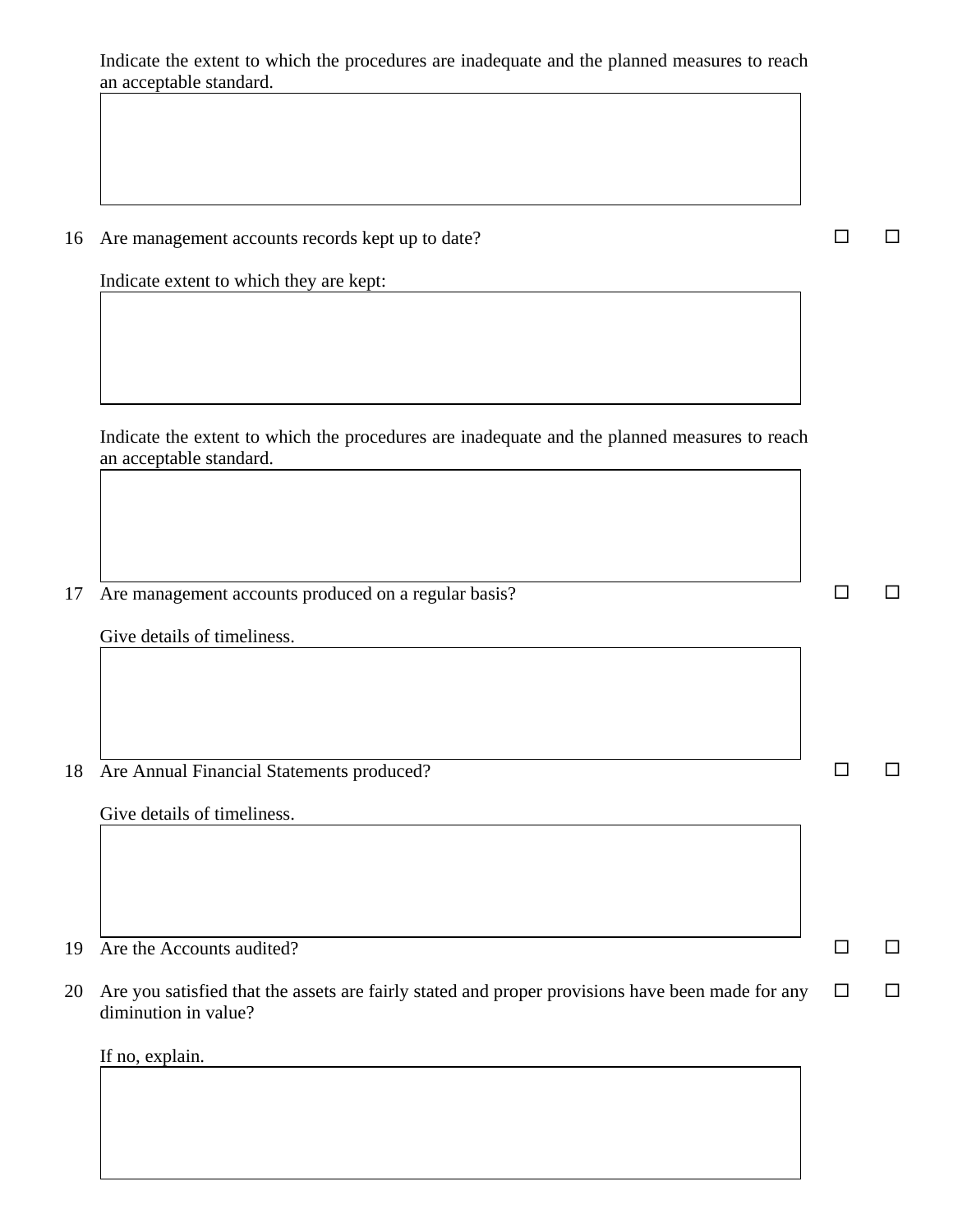21 Are you satisfied that the accounting system is set up so that all liabilities are properly  $\Box$   $\Box$ recorded?

|    | If no, explain.                                                                           |        |        |
|----|-------------------------------------------------------------------------------------------|--------|--------|
|    |                                                                                           |        |        |
|    |                                                                                           |        |        |
|    |                                                                                           |        |        |
|    |                                                                                           |        |        |
| 22 | Are you satisfied that the operation is solvent and able to meet its liabilities?         | ΙI     | ப      |
|    | If no, explain.                                                                           |        |        |
|    |                                                                                           |        |        |
|    |                                                                                           |        |        |
|    |                                                                                           |        |        |
|    |                                                                                           |        |        |
| 23 | Does the company set limits on wagers?<br>Give details.                                   | П      | $\Box$ |
|    |                                                                                           |        |        |
|    |                                                                                           |        |        |
|    |                                                                                           |        |        |
|    |                                                                                           |        |        |
| 24 | If large wagers are made, does the operation have a system for laying off bets to control | $\Box$ | □      |
|    | potential high losses?                                                                    |        |        |
|    | If no, explain.                                                                           |        |        |
|    |                                                                                           |        |        |
|    |                                                                                           |        |        |
|    |                                                                                           |        |        |
| 25 | Are you satisfied that management has this aspect under control?                          | П      | ப      |
|    | If no, explain.                                                                           |        |        |
|    |                                                                                           |        |        |
|    |                                                                                           |        |        |
|    |                                                                                           |        |        |
| 26 | Was the operation always able to pay winnings?                                            |        | $\Box$ |
|    |                                                                                           |        |        |
|    | If no. explain.                                                                           |        |        |

If no, explain.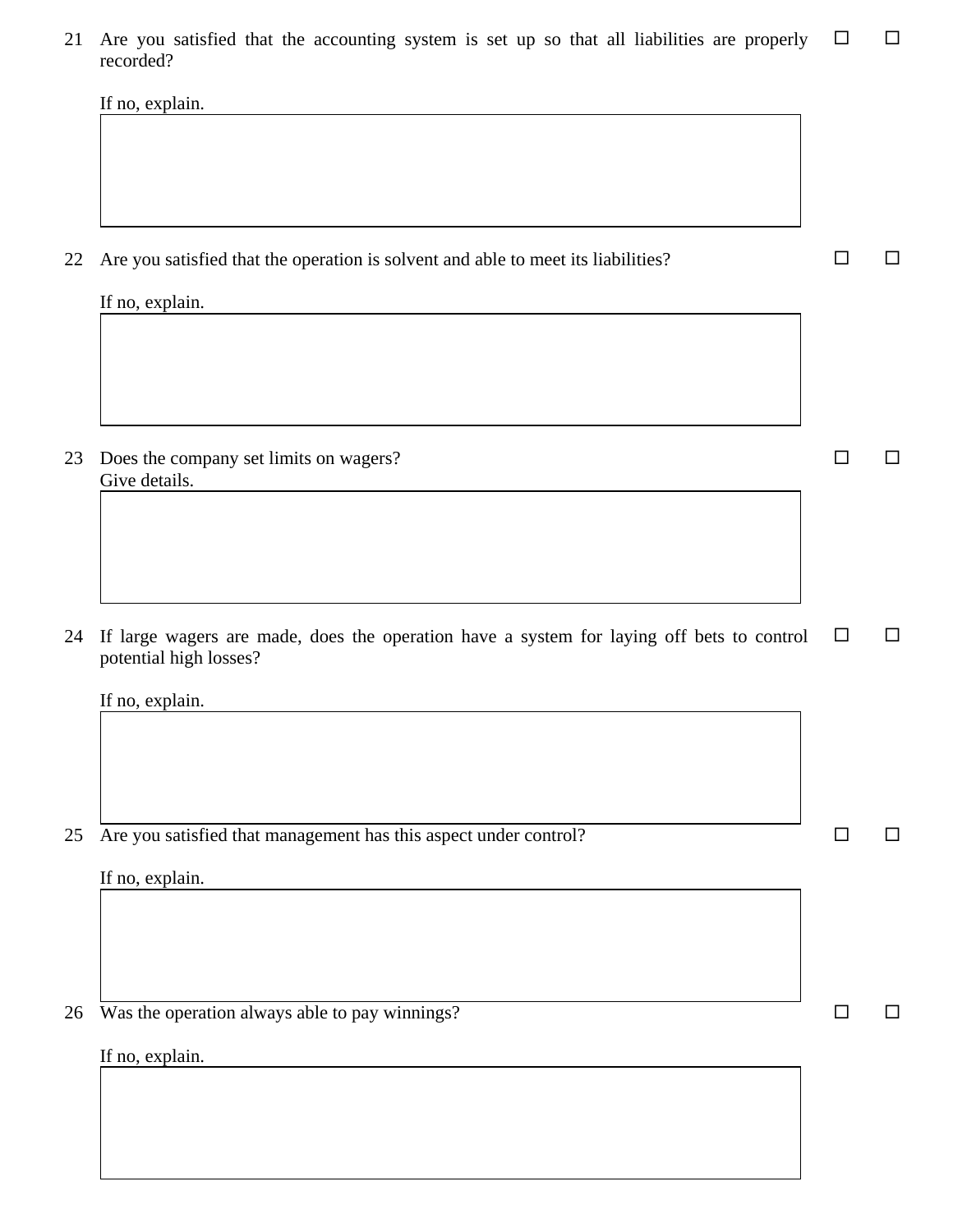27 Are records of transactions kept for at least 6 years?  $\Box$   $\Box$ 

### **SUSPICIOUS ACTIVITY**

28 Are the steps taken to prevent money-laundering adequate?

Describe the procedures.

Indicate the extent to which the procedures are inadequate and the planned measures to reach an acceptable standard.

29 Are employees trained to recognize suspicious transactions?  $\square$ 

Describe the training.

Indicate the extent to which the program is inadequate and the planned measures to reach an acceptable standard.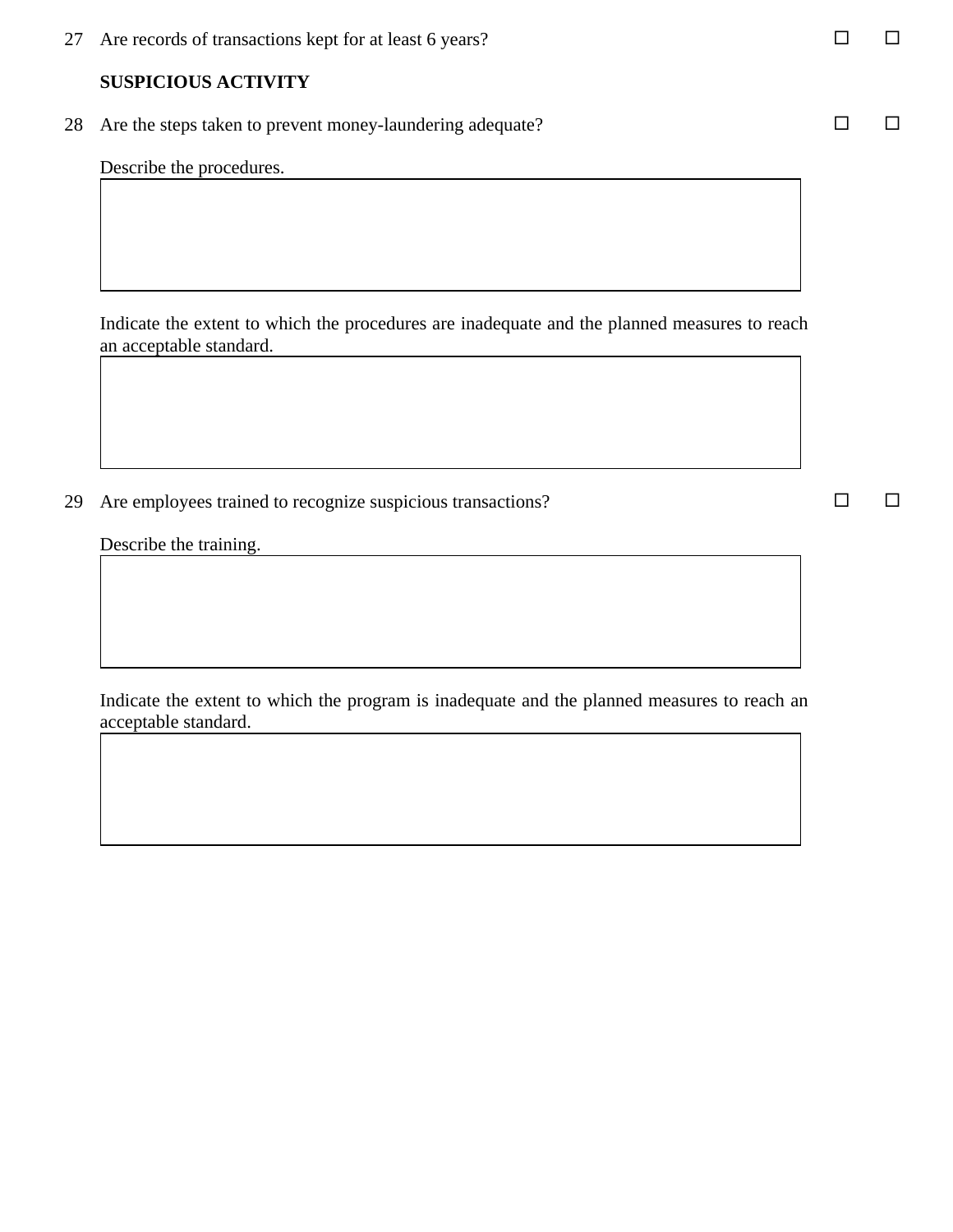30 In there a procedure in place to report suspicious transactions?  $\Box$   $\Box$ 

Describe the procedure.

Indicate the extent to which the procedure is inadequate and the planned measures to reach an acceptable standard.

| 31 | Are large transactions with minimum gambling reported?                                     |              |  |
|----|--------------------------------------------------------------------------------------------|--------------|--|
|    | If no, explain.                                                                            |              |  |
| 32 | Is gambling on both sides of an even bet by same player reported as a suspicious activity? | $\mathsf{L}$ |  |
| 33 | Are unusual deposits and withdrawal patterns monitored?                                    |              |  |
|    | Describe the procedure.                                                                    |              |  |
| 34 | Are counterfeit checks or attempted use of fraudulent credit cards reported?               |              |  |
|    | If no, explain.                                                                            |              |  |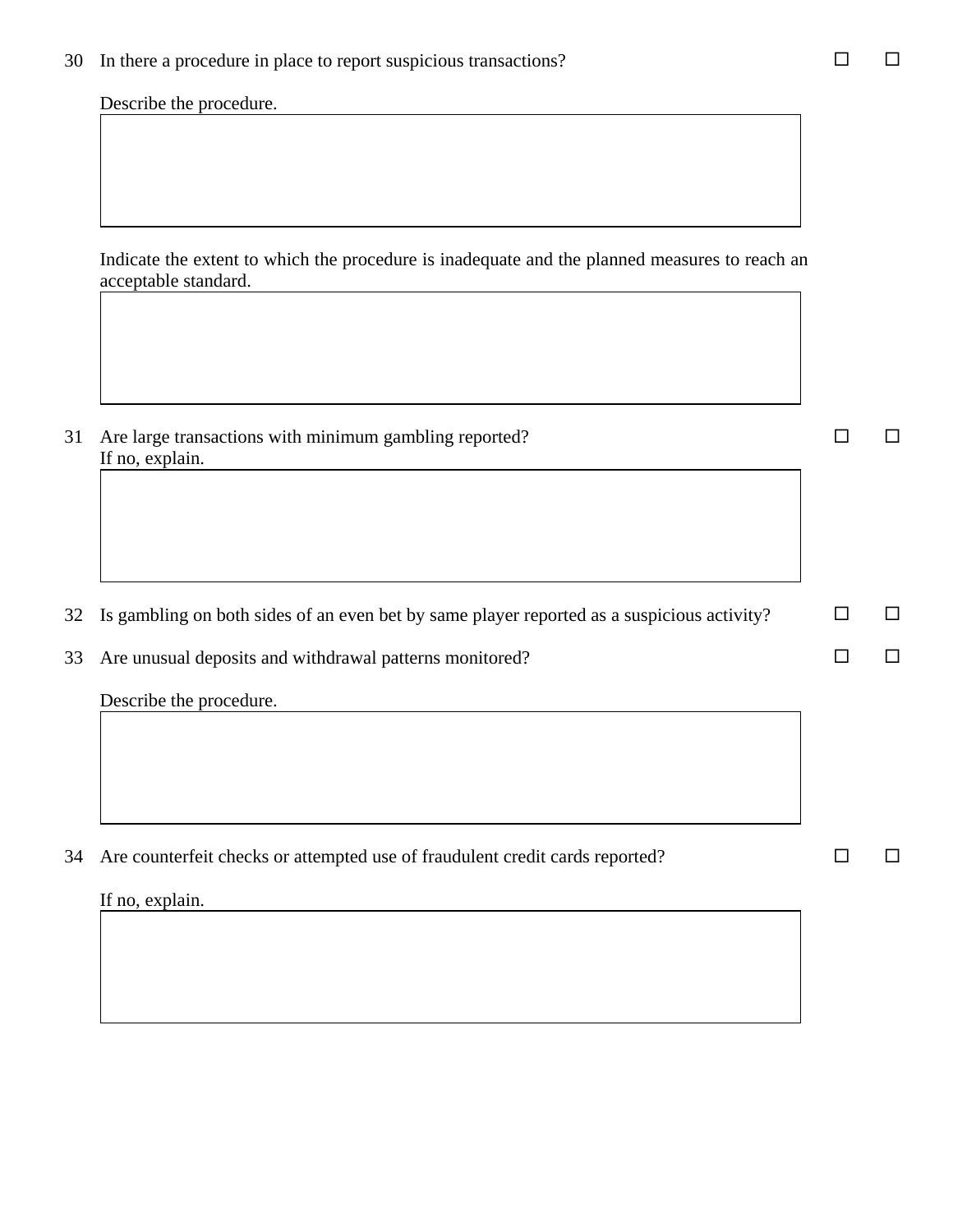35 Are long term large credit balances on accounts monitored?  $\square$ 

Describe the procedure.

36 Are the reasons for such balances established?  $\square$ 

Describe the procedure.

Indicate the extent to which the procedure is inadequate and the planned measures to reach an acceptable standard.

37 In case of the substantial deposits, are there procedures for establishing the source of funds?  $\square$ 

Describe the procedure.

Indicate the extent to which the procedure is inadequate and the planned measures to reach an acceptable standard.

38 Is a player restricted from having multiple credit or deposit accounts?  $\square$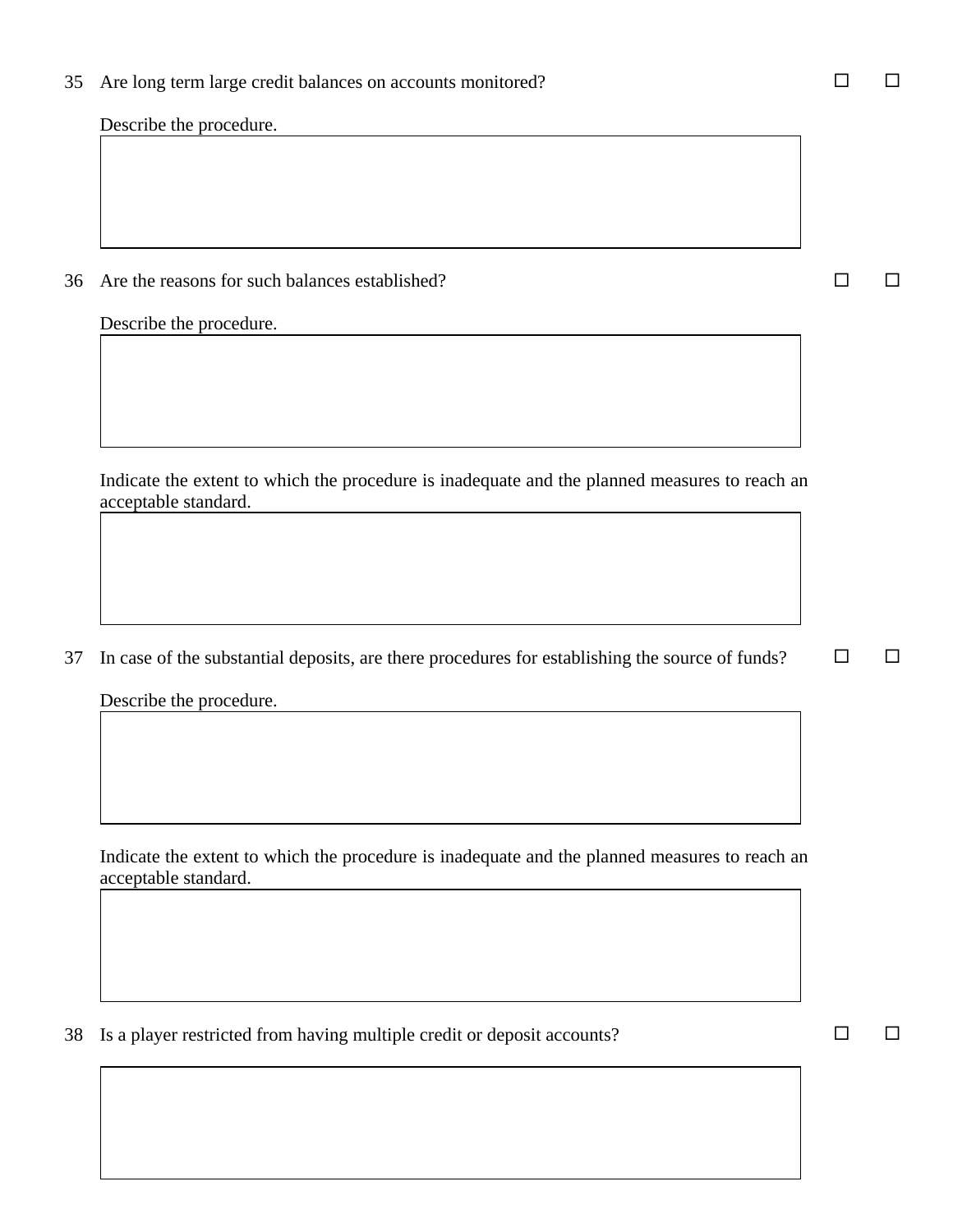| IJ | is there a mint on maximum deposits:                                                                                         |    | ᆸ      |
|----|------------------------------------------------------------------------------------------------------------------------------|----|--------|
|    | Describe the policy.                                                                                                         |    |        |
|    |                                                                                                                              |    |        |
|    |                                                                                                                              |    |        |
|    |                                                                                                                              |    |        |
| 40 | Are cash deposits banned?                                                                                                    | П  | □      |
|    | If no, give details.                                                                                                         |    |        |
|    |                                                                                                                              |    |        |
|    |                                                                                                                              |    |        |
|    |                                                                                                                              |    |        |
| 41 | Do you prohibit third party payments?                                                                                        | ΙI | □      |
|    | If no, give details.                                                                                                         |    |        |
|    |                                                                                                                              |    |        |
|    |                                                                                                                              |    |        |
|    |                                                                                                                              |    |        |
| 42 | Are payouts over \$25,000 reported to the Gaming Authority?                                                                  | □  | $\Box$ |
|    | If no, give details                                                                                                          |    |        |
|    |                                                                                                                              |    |        |
|    |                                                                                                                              |    |        |
|    |                                                                                                                              |    |        |
| 43 | Are payouts always either to the same source that deposits were made from or mailed to the<br>player at the account address? | □  | $\Box$ |
|    | If no, give details                                                                                                          |    |        |
|    |                                                                                                                              |    |        |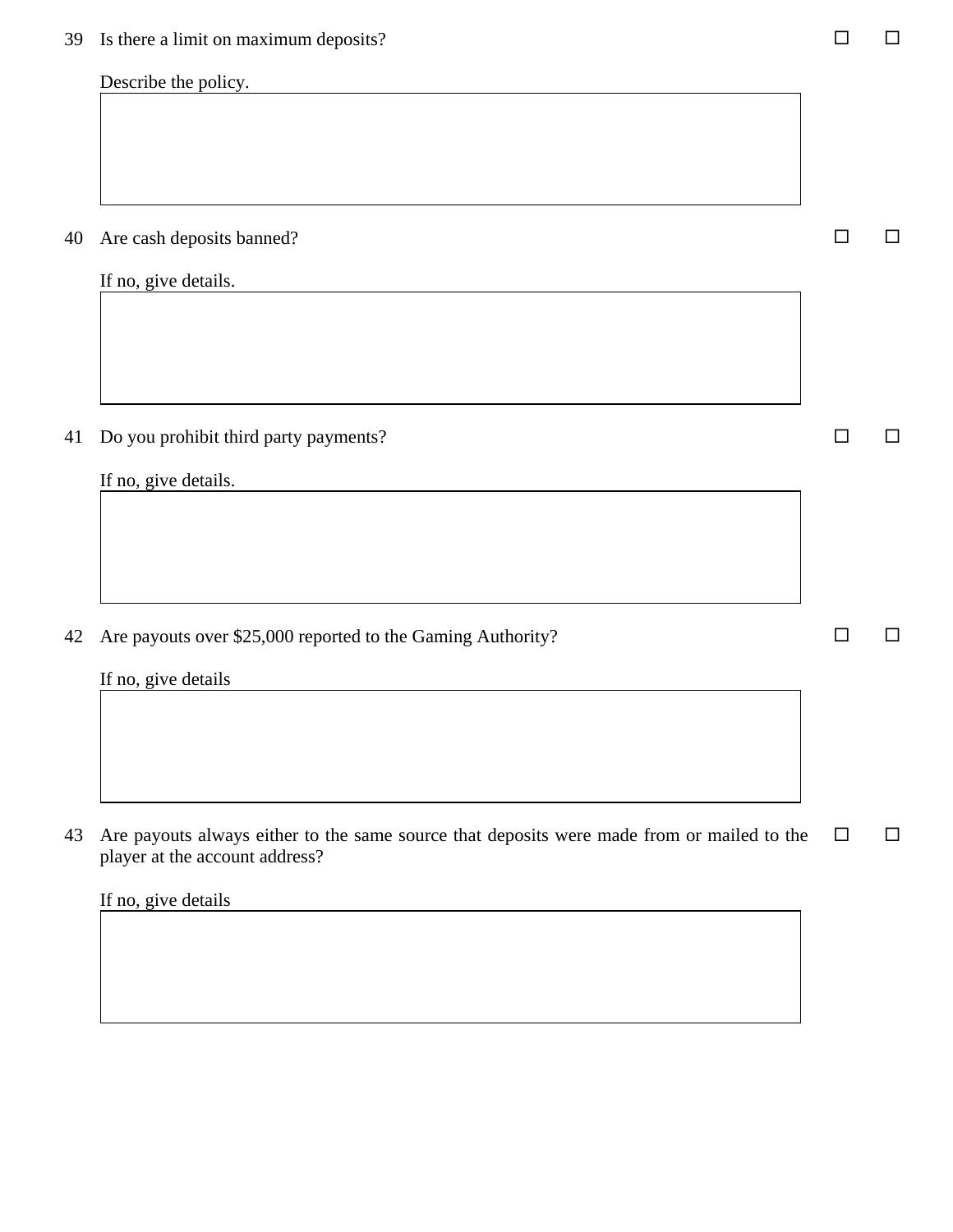# **GENERAL**

| 44 Is the client fully familiar with the requirements of the Interactive Gaming and Wagering $\Box$ |  |
|-----------------------------------------------------------------------------------------------------|--|
| regulations and the anti-money laundering legislation?                                              |  |

- 45 Is your client aware of the penalties under the Act for making a false statement?  $\square$
- 46 Does the company screen its prospective employees to ensure that nobody with a criminal  $\Box$   $\Box$ record is hired?

Describe the procedure

Indicate the extent to which the procedure is inadequate and the planned measures to reach an acceptable standard

47 Does the company employ a compliances officer whose function is to ensure the company is  $\Box$   $\Box$ compliant with anti-money laundering legislation?

Describe the procedure.

Indicate the extent to which the procedure is inadequate and planned measures to reach an acceptable standard

48 Does the company take steps to ensure that employees are kept abreast of new developments  $\Box$   $\Box$ and requirements under changes to legislation and regulations?

Describe the procedure.